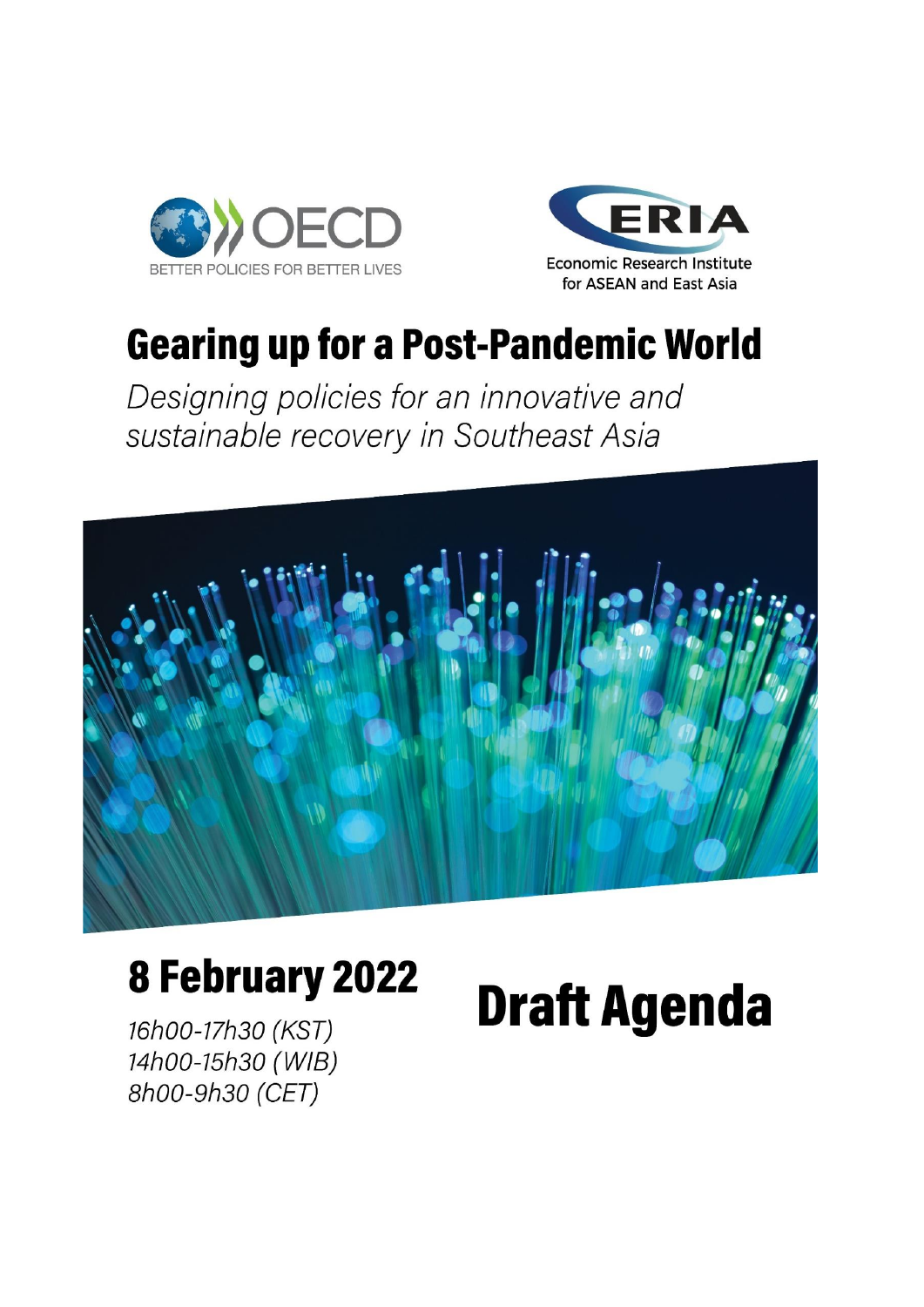# **OECD-ERIA High-Level Event on**

# **Gearing up for a Post-Pandemic World: Designing Policies for an Innovative and Sustainable Recovery in Southeast Asia**

# **Tuesday, 8 February 2022**

*16h00-17h30 (Korea Standard Time) 14h00-15h30 (Western Indonesian Time) 8h00-9h30 (Central European Time)*

#### **Background and objective**

Amid a global context of recovery from the COVID-19 pandemic, countries, industries and firms are faced with the intensification of two core transformational trends to society: on the one hand, the increased adoption of digital technologies can be key to spurring a leap in aggregate productivity and promoting the catch-up of actors that were previously lagging behind. On the other, it has become clear that innovation and systemic change will be crucial in confronting the challenge of climate change and achieving carbon neutrality for sustainable long-term economic growth. Governments can play a decisive role in designing industry, innovation and entrepreneurship policy mixes that allow firms to better navigate and thrive during these transitions.

The objective of this high-level panel is to approach these pressing questions with and among regional stakeholders in Southeast Asia. The discussion of recent analysis from OECD, ERIA, and partner organisations will also serve as a channel to gather feedback and ideas from actors in the region on the mechanisms that may help boost productivity, digital technology diffusion and integration of global value chains (GVCs) across Southeast Asia.

**Speakers** (15-20min each):

- **Jaehan Cho** (Director, Innovative Growth Policy Division, Korea Institute for Industrial Economics and Trade)
- **Venkatachalam Anbumozhi** (Director of Research Strategy and Innovation)
- **Julia Tijaja** (Former Director of ASEAN Integration Monitoring at the ASEAN Secretariat)
- **Pavida Pananond**, (Associate Professor, Thammasat University, Thailand) TBC

Moderator: **Chiara Criscuolo** (Head, Productivity, Innovation and Entrepreneurship Division, OECD)